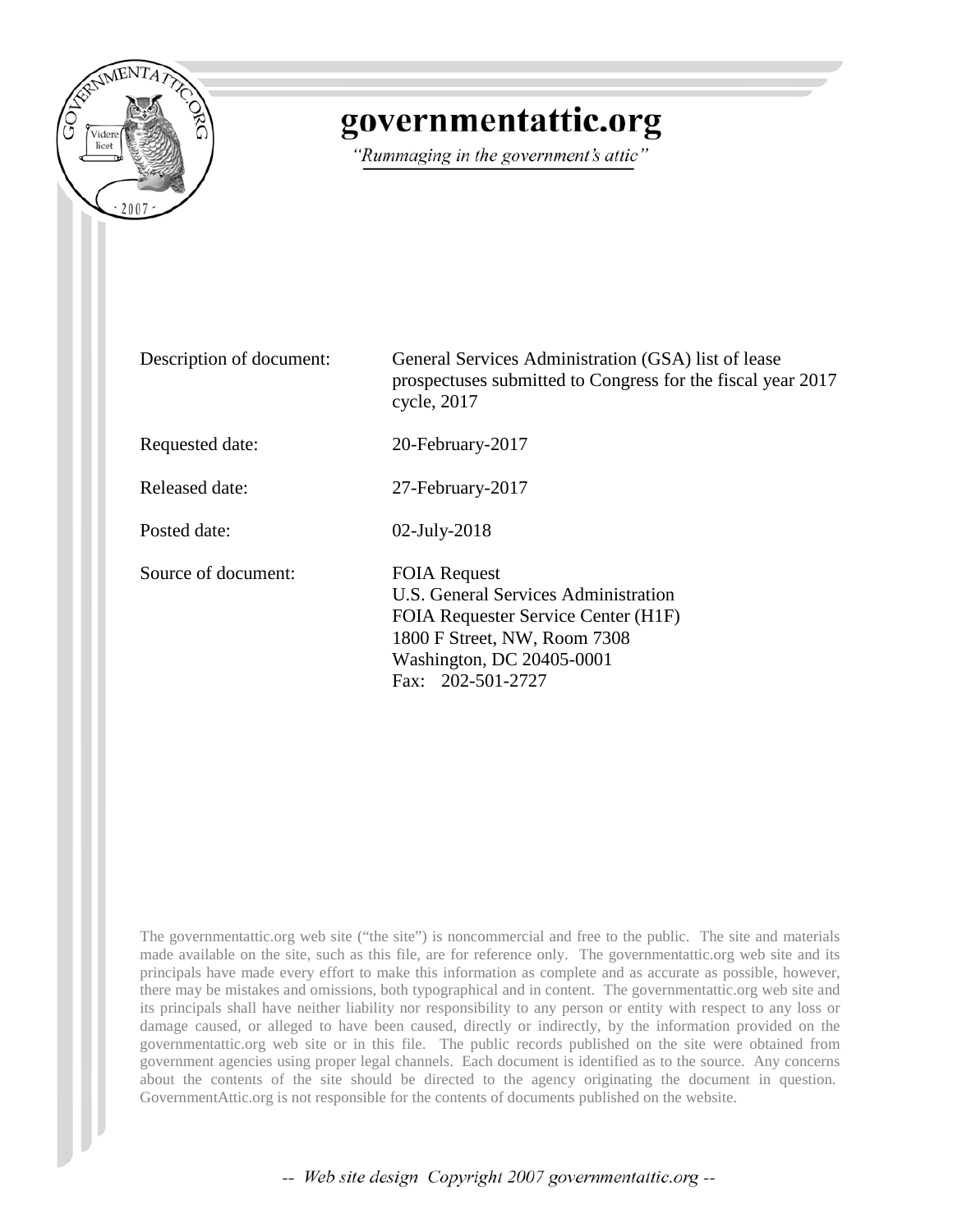

February 27, 2017

This letter is in response to your U.S. General Services Administration (GSA) Freedom of Information Act (FOIA) request (GSA-2017-000597), dated 02/20/2017, in which you requested the following:

"[a] copy of the most recent status report for the PBS Lease Prospectus Program, the report used to track the status of affected leases, showing the status and stage for each applicable lease in the review process. I am interested in the status report for all of the Regions."

Enclosed please find the document responsive to your request. It includes a list of the lease prospectuses submitted to Congress for the fiscal year 2017 cycle as well as dates of Committee approval (if available). Information regarding lease prospectuses is also publicly available at https://www.gsa.gov/portal/category/100435 and http://transportation.house.gov/gsa/.

In processing your request, we withheld proprietary information. This denial is based on the fifth statutory exemption under FOIA, 5 U.S.C. § 552(b)(5). Projects that have not yet been submitted to GSA's authorizing or appropriating committees of Congress are not public information. Disclosure of such pre-decisional information would negatively impact the project development and procurement processes.

You have the right to appeal the denial of information withheld under FOIA. To do so, you must write within 90 days of your receipt of this letter to:

> U.S. General Services Administration FOIA Requester Service Center (H1F) 1800 F Street, NW, Room 7308 Washington, DC 20405

Your appeal must be in writing and should contain a brief statement of the reason(s) why the withheld information should be released. Please enclose copies of your initial

> U.S General Services Administration 1800 F. Street, NW, Room: 7308 Washington, DC 20405 Toll Free: (855)-675-3642 Fax: (202) 501-2727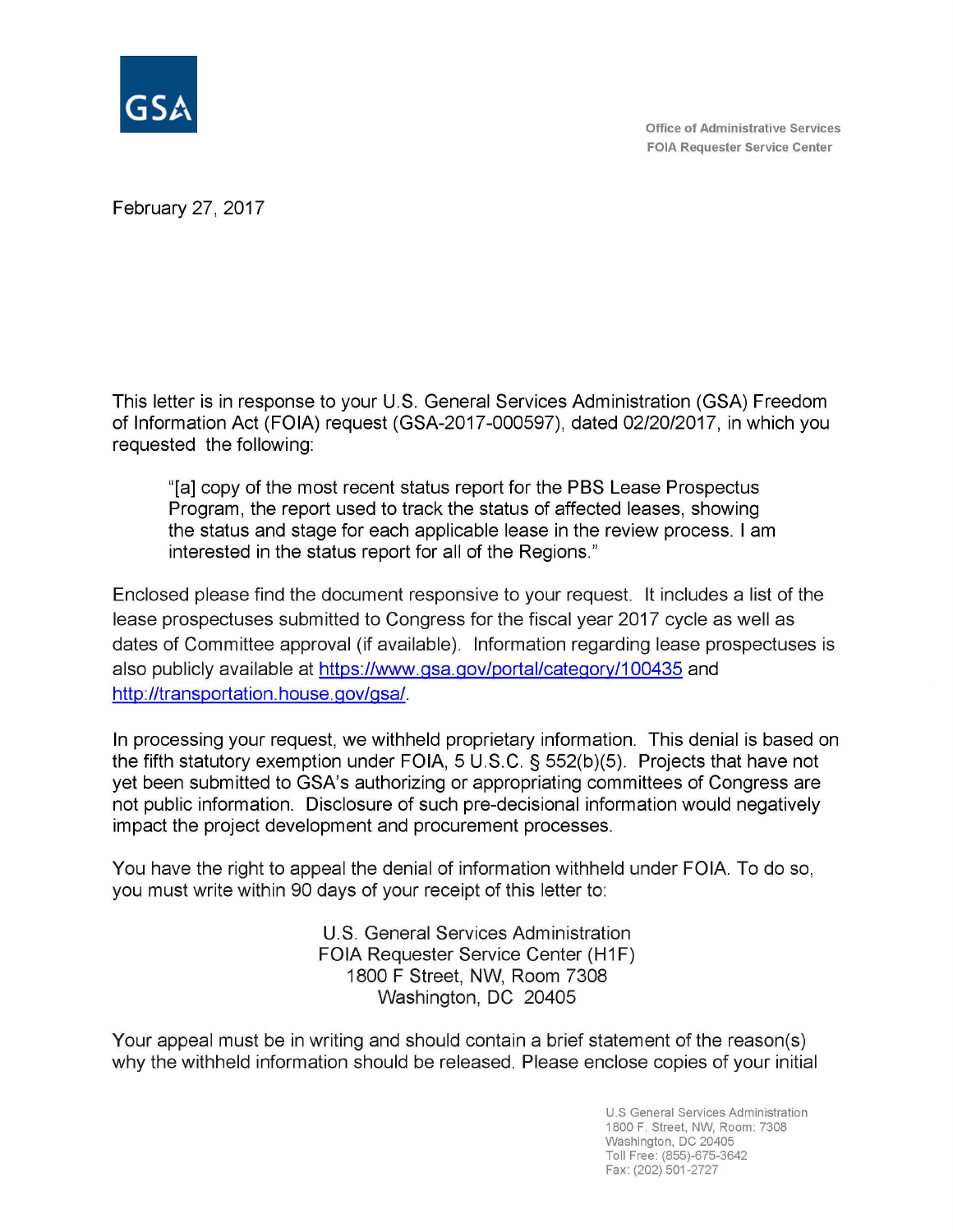request and a copy of this letter. Both the appeal letter and the envelope should be marked prominently "Freedom of Information Act Appeal".

This completes our action on this FOIA request. Should you have any questions, please contact Carrie Mosher by email at carrie.mosher@gsa.gov. You may also contact the GSA FOIA Public Liaison, Audrey Brooks, at (202) 205-5912 or by email at audrey.brooks@gsa.gov for any additional assistance and to discuss any aspect of your FOIA request.

Additionally, you may contact the Office of Government Information Services (OGIS) at the National Archives and Records Administration to inquire about the FOIA mediation services they offer. The contact information for OGIS is as follows: Office of Government Information Services, National Archives and Records Administration, 8601 Adelphi Road-OGIS, College Park, Maryland 20740-6001, e-mail at ogis@nara.gov; telephone at 202-7 41-5770; toll free at 1-877-684-6448; or facsimile at 202-7 41-5769.

Sincerely,

## **f;alN'&> /uJ1'&1**  FOIA Program Manager

**Enclosure**